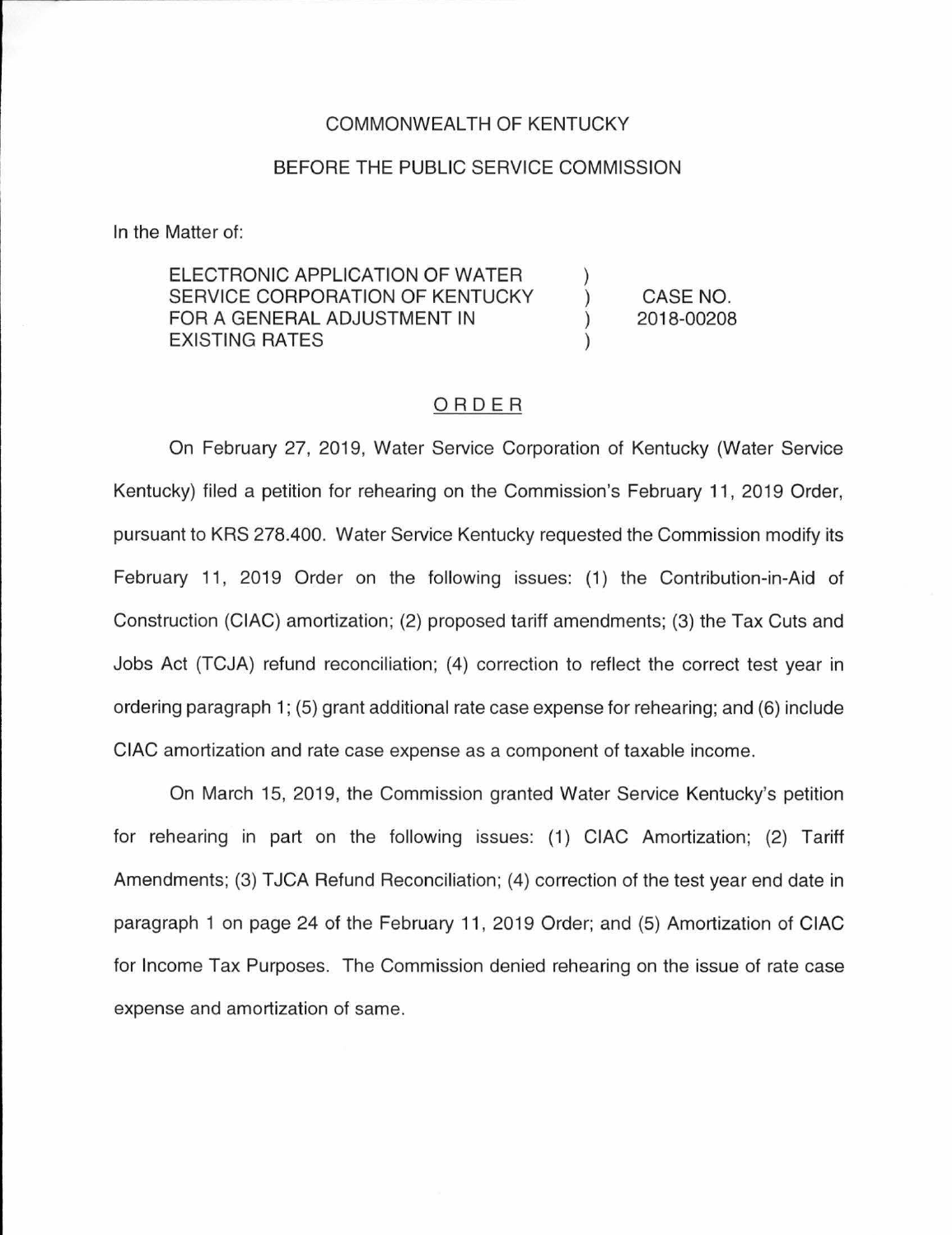The Commission sought more information to allow the record to be more fully developed on whether a TCJA refund reconciliation should be included in the final order on rehearing and on the issue of amortization of CIAC tax impact. These remaining issues are addressed herein. Water Service Kentucky filed responses to Commission Staff's requests for information on March 29, 2019. The Attorney General of the Commonwealth of Kentucky, by and through the Office of Rate Intervention (Attorney General), did not file a response to Water Service Kentucky's petition.

## DISCUSSION AND FINDINGS

#### CIAC Amortization

Water Service Kentucky claims that when the Commission revised its current depreciation rates to reflect the mid-point depreciation life of the average service life ranges and the net salvage values in the National Association of Regulatory Utility Commissions (NARUC) there was no corresponding adjustment to the amortization period for CIAC. The Commission has determined that modifying the CIAC amortization period to be consistent with its prior practice results in a decrease to operating expenses of \$5,028<sup>1</sup> for a revenue requirement increase of \$7,752.<sup>2</sup>

#### TCJA Refund Reconciliation

The Commission determined that Water Service Kentucky should refund \$54, 199 to customers, in order to account for the impact of the TCJA. Water Service Kentucky is requesting a true up at the end of the refund period (February 11 , 2020) if the amount

<sup>&</sup>lt;sup>1</sup> (\$9,599) (CIAC Amortization Rehearing)  $-$  (\$14,627) (CIAC Amortization Order) = \$5,028.

<sup>&</sup>lt;sup>2</sup> \$5,028 (Increase to Operating Expenses)  $\div$  88% (Operating Ratio) = \$5,714 x 1.356621985  $(Gross-up) = $7,752.$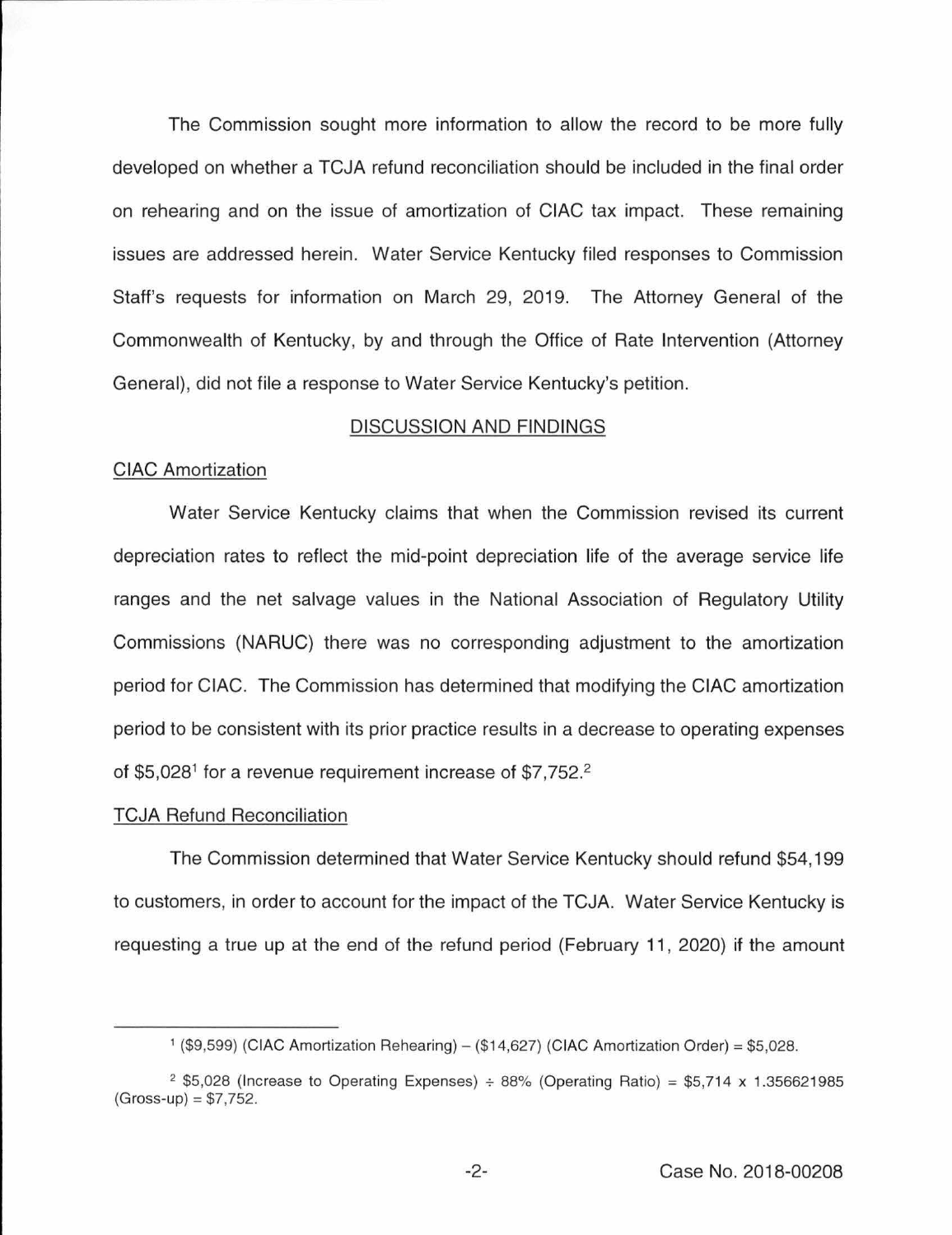that it refunds to its customers is above or below a five percent variance from the \$54, 199 amount. Water Service Kentucky requests that the true-up amount be collected or refunded in one billing cycle and will provide documentation to verify the amount of the true up and refund. Having reviewed the petition, and being otherwise sufficiently advised, the Commission will allow Water Service Kentucky's requested TCJA refund reconciliation.

### Amortization of CIAC Expense Tax Impacts

Water Service Kentucky argues expenses arising from the amortization of the CIAC expense should be included in taxation calculation. Having reviewed the petition and responses to the Requests for Information, the Commission finds that Water Service is correct. Including the CIAC amortization in the calculation of Water Service Kentucky's income taxes results in an increase to the revenue requirement of \$3,248.<sup>3</sup>

#### Depreciation Expense of Computers

During the investigation of the issues on rehearing, Commission Staff discovered the depreciation expense calculated by Water Service Kentucky in its response to Commission Staff's Second Request for Information, Item 24, Excel Spreadsheet Tab "ID&A 24d," included the cost of computers that had been fully depreciated. Using the mid-point depreciation life of the average service life ranges and the net salvage values in the NARUC survey and eliminating the cost of the computers that have been fully depreciated, Water Service Kentucky calculated a reduction to its pro forma depreciation

 $3$  (\$9,599) (CIAC Amortization Rehearing) x 24.9514% (Composite Income Tax Rate) = \$2,394 x  $1.356621985$  (Gross-up) = \$3,248.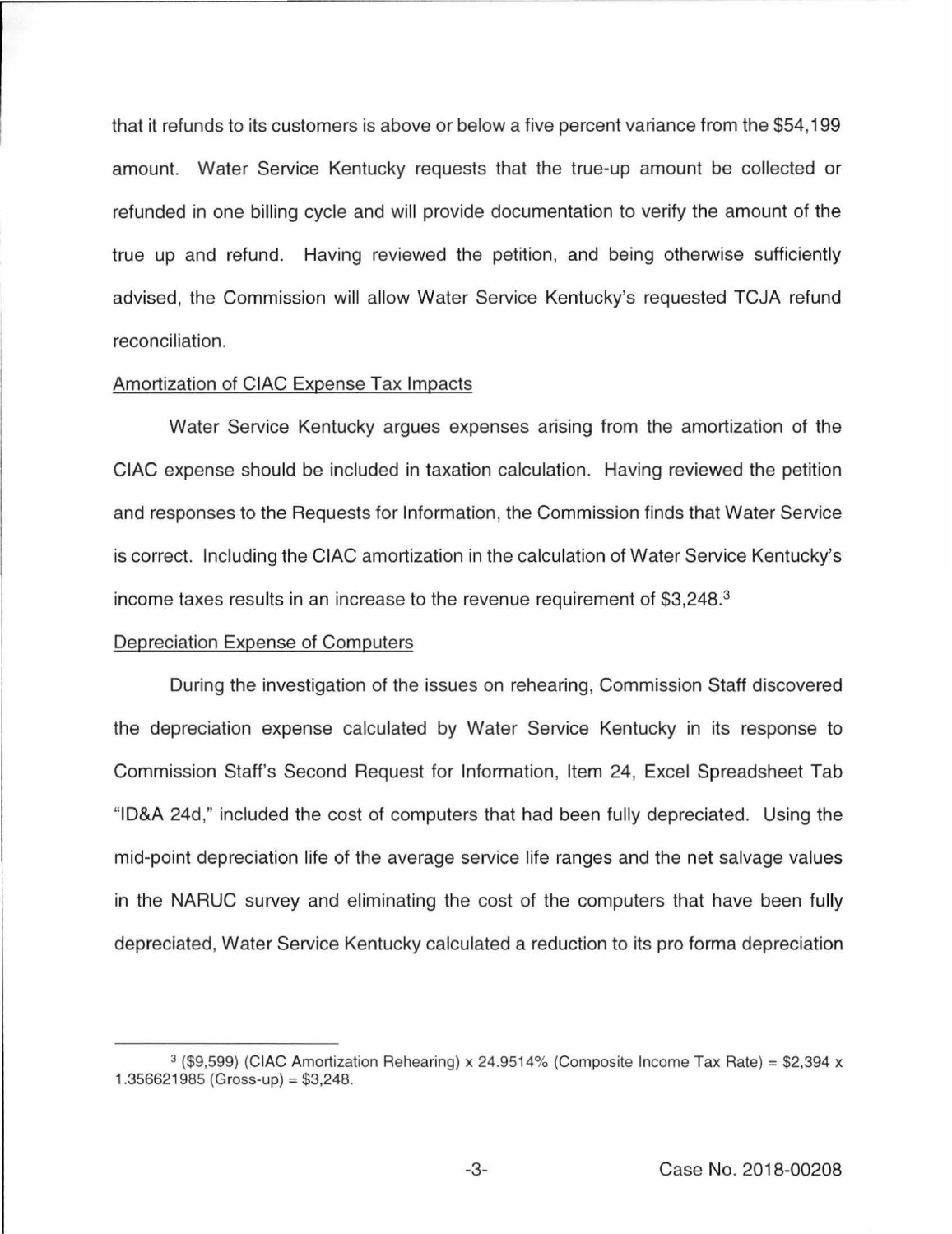expense of \$22,386.4 This depreciation expense reduction results in a decrease to revenue requirement of \$35,887.<sup>5</sup> Upon its review of Water Service Kentucky's response, the Commission finds it to be accurate and, accordingly, that the revenue requirement should be decreased by \$35,887.

# SUMMARY

In its February 11 , 2019 Order, the Commission authorized rates that produced an increase in present rate revenues of \$535,327. The adjustments determined reasonable herein results in a revenue requirement decrease of \$24,887 as shown below.

| <b>CIAC Amortization</b>            | S | 7,752     |
|-------------------------------------|---|-----------|
| <b>CIAC Amortization Tax Impact</b> |   | 3,248     |
| Depreciation – Computers            |   | (35, 887) |
| Revenue Requirement Decrease        |   | (24, 887) |

IT IS THEREFORE ORDERED that:

1. The rates and charges set forth in the Appendix of this Order are approved for the water service that Water Service Kentucky renders on and after the date of this Order.

2. Within 20 days of the date of entry of this Order, Water Service Kentucky shall file with the Commission, using the Commission's electronic Tariff Filing System, revised tariff sheets setting out the rate approved herein and reflecting that it was approved pursuant to this Order.

Response to Item 1.d of the Appendix to the March 15, 2019 Order, https://psc.ky.qov/pscecf/201 800208/tosterloh%40sturqillturner.com/03292019044535/Response to RH DR 1%28c. d.%29 Exhibit 1 -Workpaper WSCK %2801097636xA9025%29.xlsx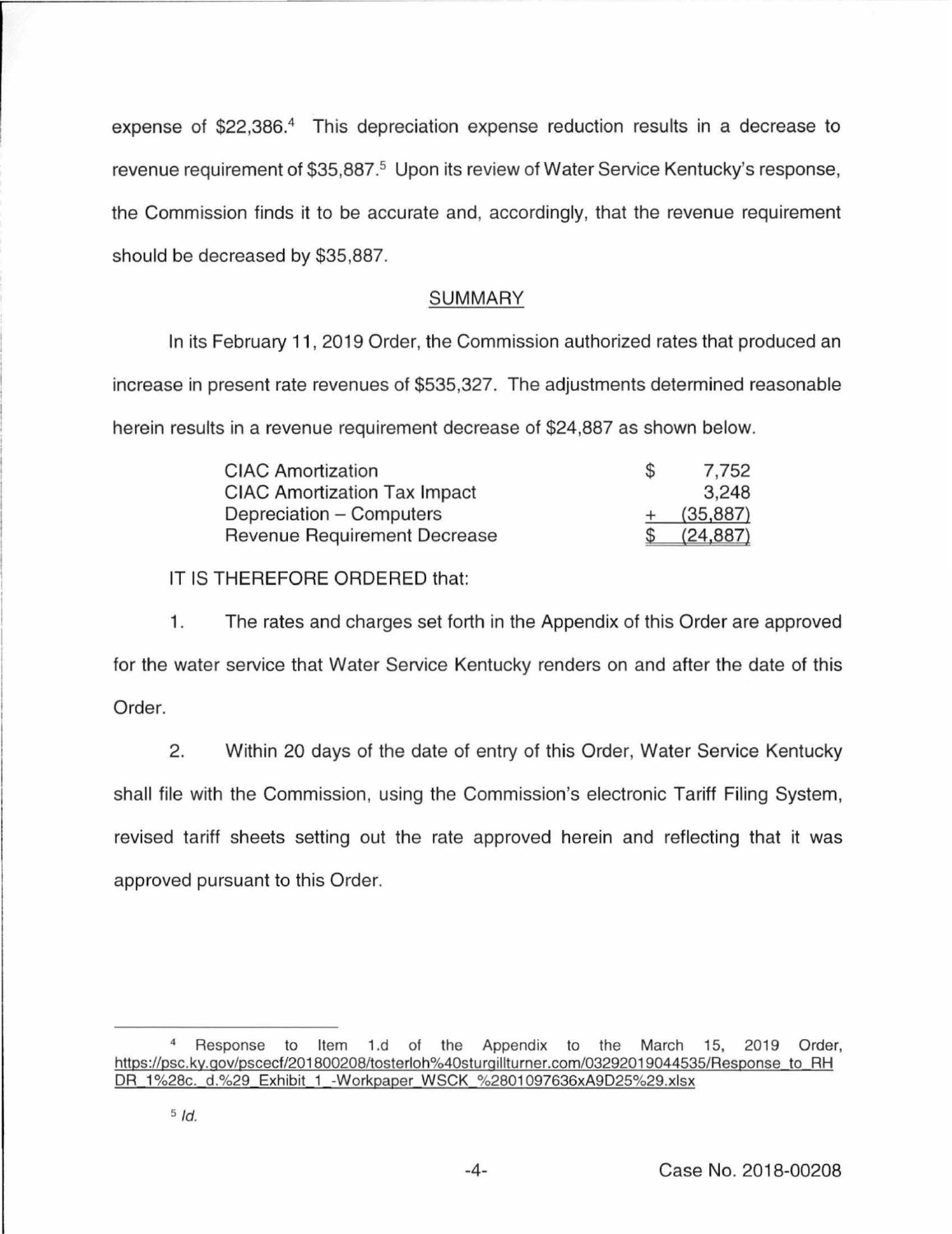3. Within 20 days of the TCJA reconciliation or no later than twelve months from the date of this order, Water Service Kentucky shall provide documentation including calculations verifying the amount of the true up and any resulting collection or refund.

4. This case is closed and removed from the Commission's docket.

# (REMAINDER OF PAGE INTENTIONALLY LEFT BLANK)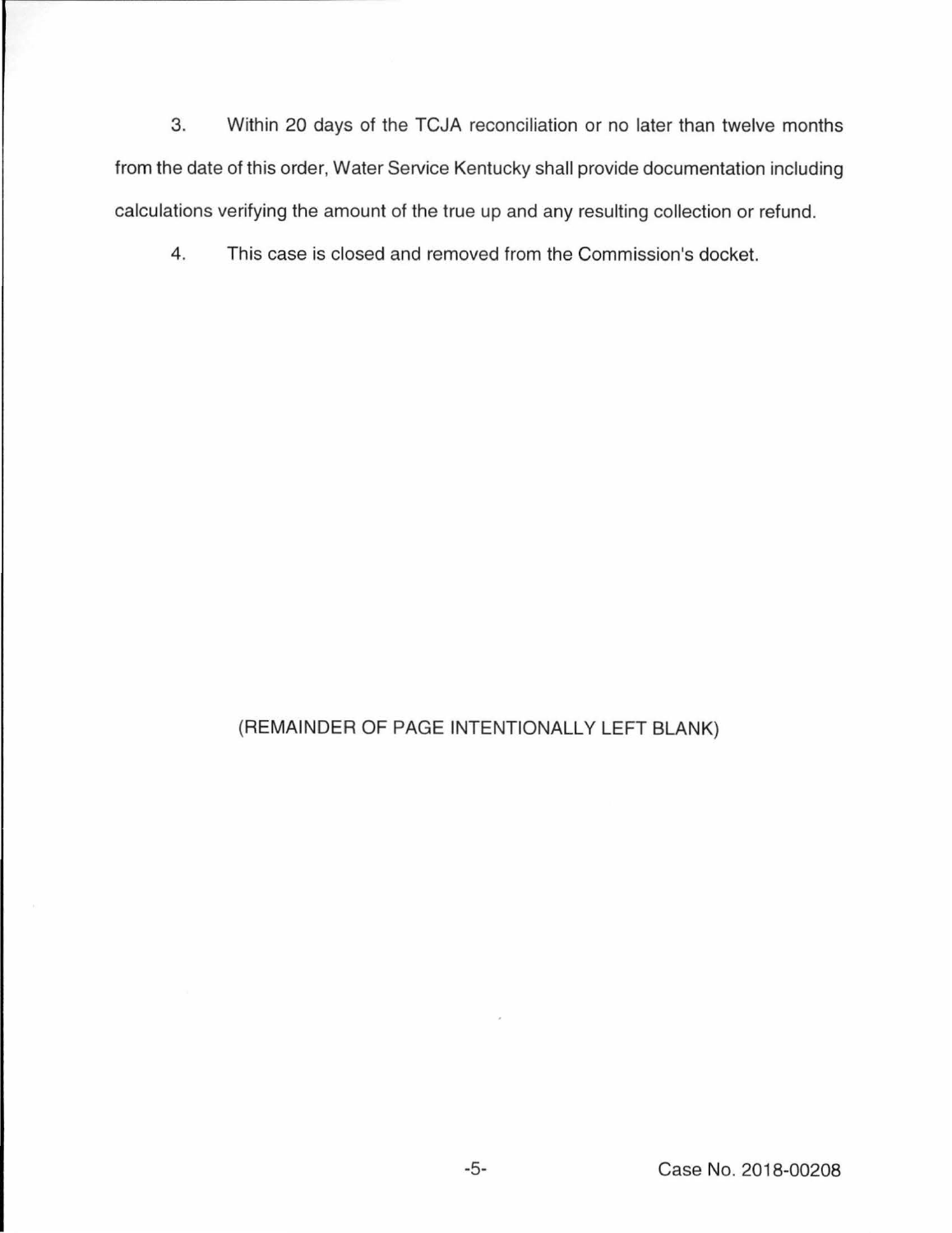By the Commission



**ATTEST:** 

Clue R. Pinso

Executive Director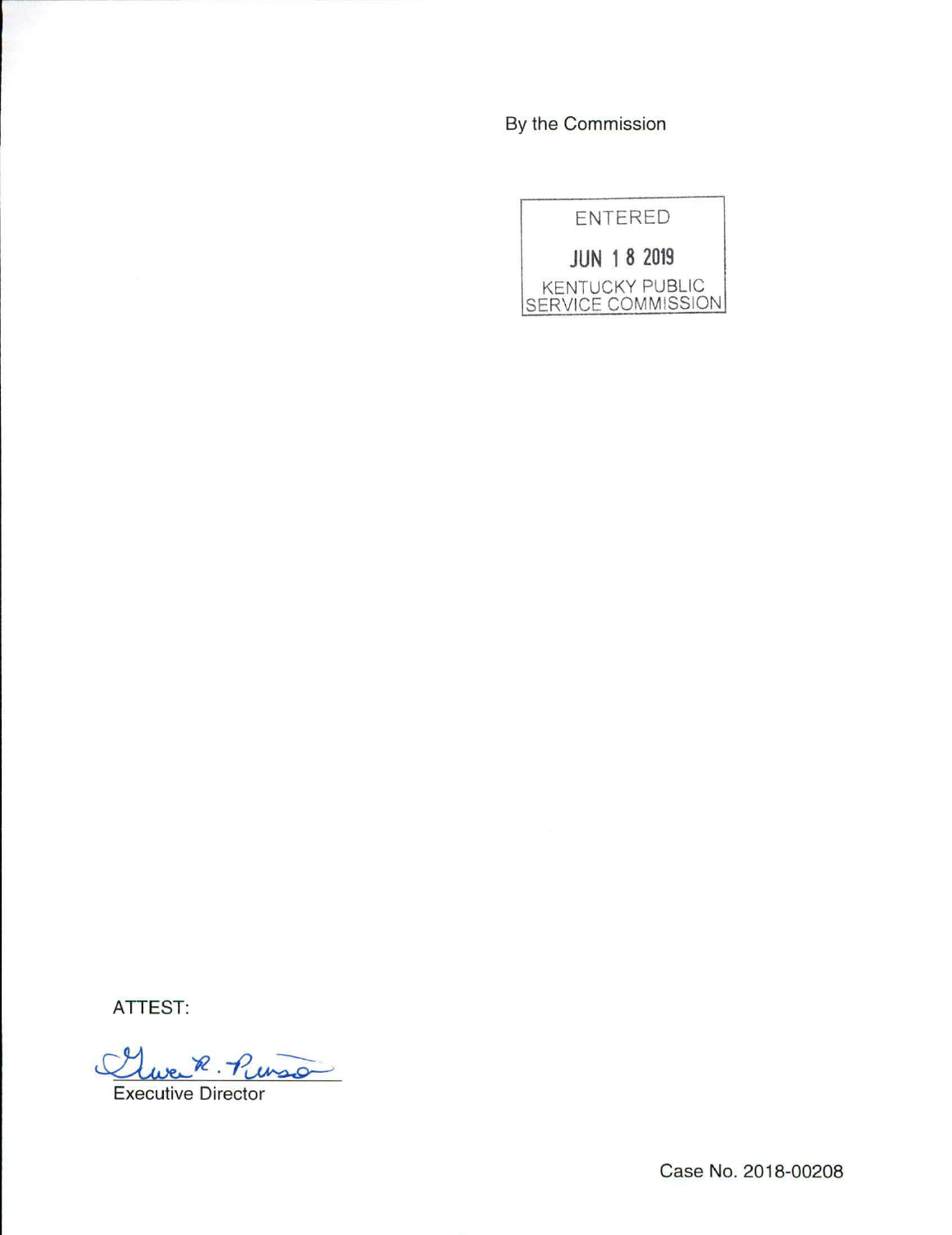## APPENDIX

# APPENDIX TO AN ORDER OF THE KENTUCKY PUBLIC SERVICE COMMISSION IN CASE NO. 2018-00208 DATED **JUN t 8 2019**

The following rates and charges are prescribed for the customers in the area served by Water Service Corporation of Kentucky. All other rates and charges not specifically mentioned herein shall remain the same as those in effect under the authority of the Commission prior to the effective date of this Order.

> Service Charge Rates For All Service Areas

Motor Cizo

| <b>INICIAL OILE</b>                    |    |                  |                          |  |
|----------------------------------------|----|------------------|--------------------------|--|
| $5/8$ -Inch<br>$3/4$ -Inch             |    | \$11.45<br>11.45 | per month                |  |
| $1$ -Inch                              |    | 28.63            | per month                |  |
| $11/2$ -Inch                           |    | 57.25            | per month                |  |
|                                        |    |                  | per month                |  |
| 2-Inch                                 |    | 91.60            | per month                |  |
| 3-Inch                                 |    | 171.75           | per month                |  |
| 4-Inch                                 |    | 286.25           | per month                |  |
| 6-Inch                                 |    | 572.50           | per month                |  |
| <b>Volumetric Rates</b>                |    |                  |                          |  |
| Middlesboro Service Area               |    |                  |                          |  |
| 100,000 Gallons<br>First               | \$ | 5.000            | per 1,000 Gallons        |  |
| Over 100,000 Gallons                   | \$ | 3.350            | per 1,000 Gallons        |  |
|                                        |    |                  |                          |  |
| <b>Clinton Service Area</b>            |    |                  |                          |  |
| First 100,000 Gallons                  | \$ | 5.000            | per 1,000 Gallons        |  |
| 100,000 Gallons<br>Over                | \$ | 3.350            | per 1,000 Gallons        |  |
|                                        |    |                  |                          |  |
|                                        |    |                  |                          |  |
| <b>Monthly Fire Protection Charges</b> |    |                  |                          |  |
| For All Service Areas                  |    |                  |                          |  |
| <b>Fire Protection Charges</b>         |    |                  |                          |  |
| Municipally Owned Hydrants             | \$ | 7.40             | per hydrant              |  |
| Private Hydrants or Sprinkler Systems  |    | 33.50            | per hydrant or sprinkler |  |
| Ambleside Private Fire Surcharge*      |    | 3.33             | per customer             |  |
|                                        |    |                  |                          |  |
| <b>TCJA Surcredit</b>                  |    |                  |                          |  |

February 12, 2019 - February 11 , 2020 \$ (0.133) per 1,000 Gallons •Surcharge is only applicable to those customers residing in the Ambleside subdivision in Middlesboro, KY